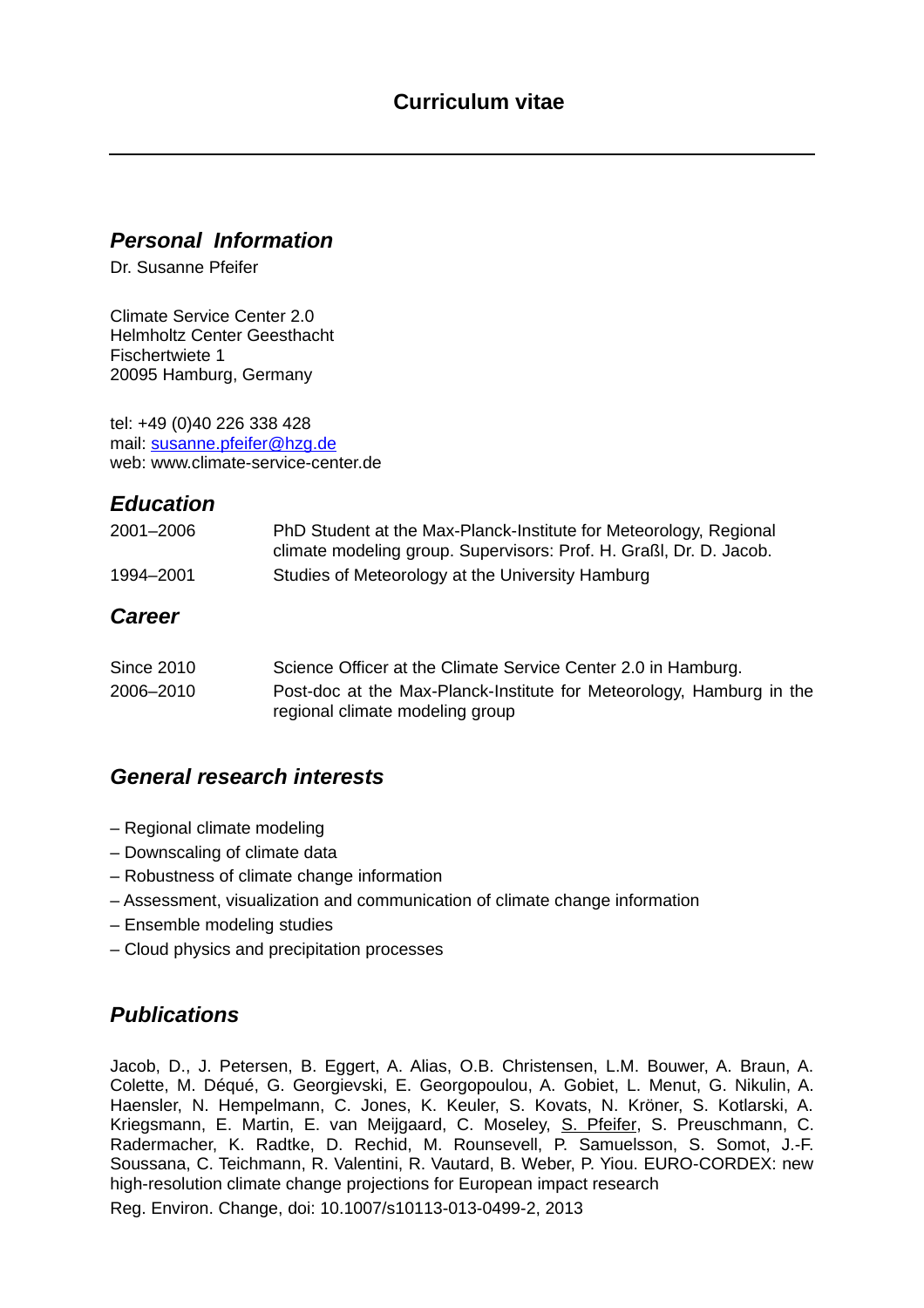Teichmann, C., B. Eggert, A. Elizalde, A. Haensler, D. Jacob, P.Kumar, C. Moseley, S. Pfeifer, D. Rechid, A.R. Remedio, H. Ries, J. Petersen, S. Preuschmann, T. Raub, F. Saeed, K. Sieck and T. Weber (2013): How does a regional climate model modify the projected climatechange signal of the driving GCM: A study over different CORDEX regionsusing REMO. Atmosphere, 4(2), 214-236; doi:10.3390/atmos4020214.

M. Reuter, H. Bösch, H. Bovensmann, A. Bril, M. Buchwitz, A. Butz, J. P. Burrows, C. W. O'Dell, S. Guerlet, O. Hasekamp, J. Heymann, N. Kikuchi, S. Oshchepkov, R. Parker, S. Pfeifer, O. Schneising, T. Yokota, and Y. Yoshida: A joint effort to deliver satellite retrieved atmospheric CO2 concentrations for surface flux inversions: the ensemble median algorithm EMMA. Atmospheric Chemistry and Physics, doi:10.5194/acp-13-1771-2013, 13, 1771-1780, 2013

Pietikäinen, J.-P., O'Donnell, D., Teichmann, C., Karstens, U., Pfeifer, S., Kazil, J., Podzun, R., Fiedler, S., Kokkola, H., Birmili, W., O'Dowd, C., Baltensperger, U., Weingartner, E., Gehrig, R., Spindler, G., Kulmala, M., Feichter, J., Jacob, D., and Laaksonen, A.: The regional aerosol-climate model REMO-HAM, Geosci. Model Dev., 5, 1323-1339, doi:10.5194/gmd-5-1323-2012, 2012.

M. Reuter, S. Pfeifer: *Moments from space captured by MSG SEVIRI.* International Journal of Remote Sensing, 32, 14, 4131-4140, doi: 10.1080/01431161.2011.566288, 2011

Menéndez C.G., M. de Castro, J.-P. Boulanger, A. D'Onofrio, E. Sanchez, A.A. Sörensson, J. Blazquez, A. Elizalde, D. Jacob, H. Le Treut, Z.X. Li, M.N. Núñez, S. Pfeifer, N. Pessacg, A. Rolla, M. Rojas, P. Samuelsson, S.A. Solman, C. Teichmann (2009) : Downscaling extreme month-long anomalies in southern South America. Climatic Change, doi 10.1007/s10584- 009-9739-3 (online first).

Silvestri, G., C. Vera, D. Jacob, S. Pfeifer, C. Teichmann (2009): A high resolution 43-year atmospheric hindcast for South America generated with the MPI regional model. Climate Dynamics 32 (5), 693-709.

Jacob, D., L. Kotova, P. Lorenz, C. Moseley and S. Pfeifer (2008): Regional climate modeling activities in relation to the CLAVIER project. Quarterly Journal of the Hungarian Meteorological Service, Vol. 112, No. 3–4, July–December 2008, pp. 141–153

Hennemuth, B., A. Weiss, J. Bösenberg, D. Jacob, H. Linné, G. Peters, and S. Pfeifer (2008): Quality assessment of water cycle parameters in REMO by radar-lidar synergy. Atmos. Chem. Phys., 8, 287-308.

Wyser, K., C.G. Jones, P. Du, E. Girard, U. Willén, J. Cassano, J.H. Christensen, J.A. Curry, K. Dethloff, J.-E. Haugen, D. Jacob, M. Køltzow, R. Laprise, A. Lynch, S. Pfeifer, A. Rinke, M. Serreze, M.J. Shaw, M. Tjernström and M. Zagar (2008): An Evaluation of Arctic Cloud and Radiation processes during the SHEBA year: Simulation results from 8 Arctic Regional Climate Models. Climate Dynamics, 30, 203-223. DOI 10.1007/s00382-007-0286-1